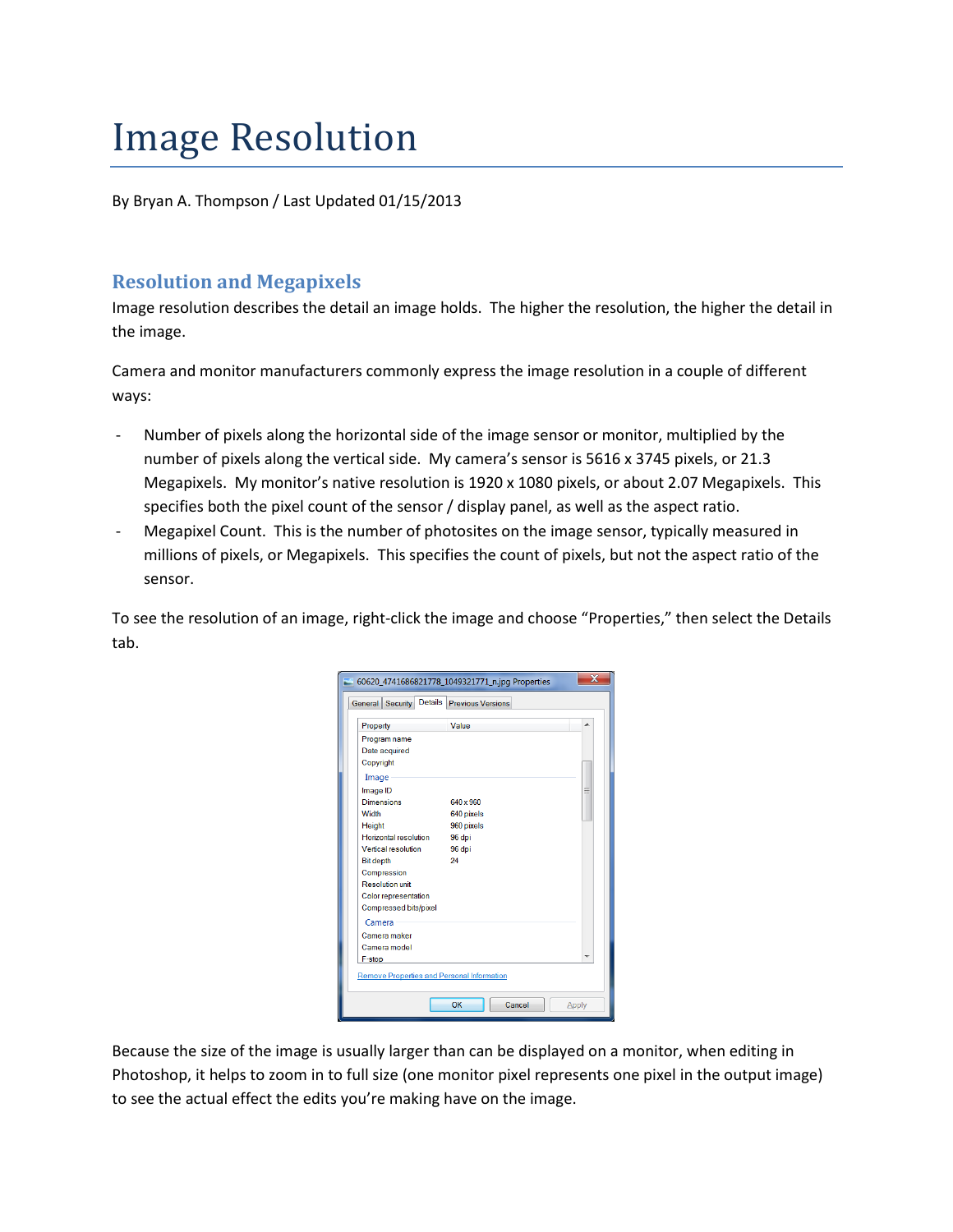# **Aspect Ratio**

The aspect ratio is the ratio of the width to the height (or vice versa). This determines the "shape" of the image. To calculate the aspect ratio of an image, take the length of the long side of the image and divide it by the length of the short side of the image. This works for inches or for the number of pixels in that length.

Regardless of their sensor size or Megapixel count, DSLR cameras have an aspect ratio of 3:2. Older CRT monitors had an aspect ratio of 4:3. Widescreen monitors typically have an aspect ratio of 16:9 or 16:10. HDTV has an aspect ratio of 16:9. 4x6, 8x12, 12x18, 20x30 and 24x36 prints all have an aspect ratio of 3:2, and it is possible to make prints from DSLR images in these sizes without cropping. 4x5 and 8x10 and 11x14 prints have an aspect ratio of 5:4, and 5x7 prints have an aspect ratio of 7:5, which means it will always be necessary to crop DSLR images to print them in these sizes.

To avoid black-barring and disproportionate stretching of the image, the image should be cropped to an aspect ratio which matches the aspect ratio of the print or monitor. This can be easily done in Photoshop (we saw how to do it in a previous lesson).

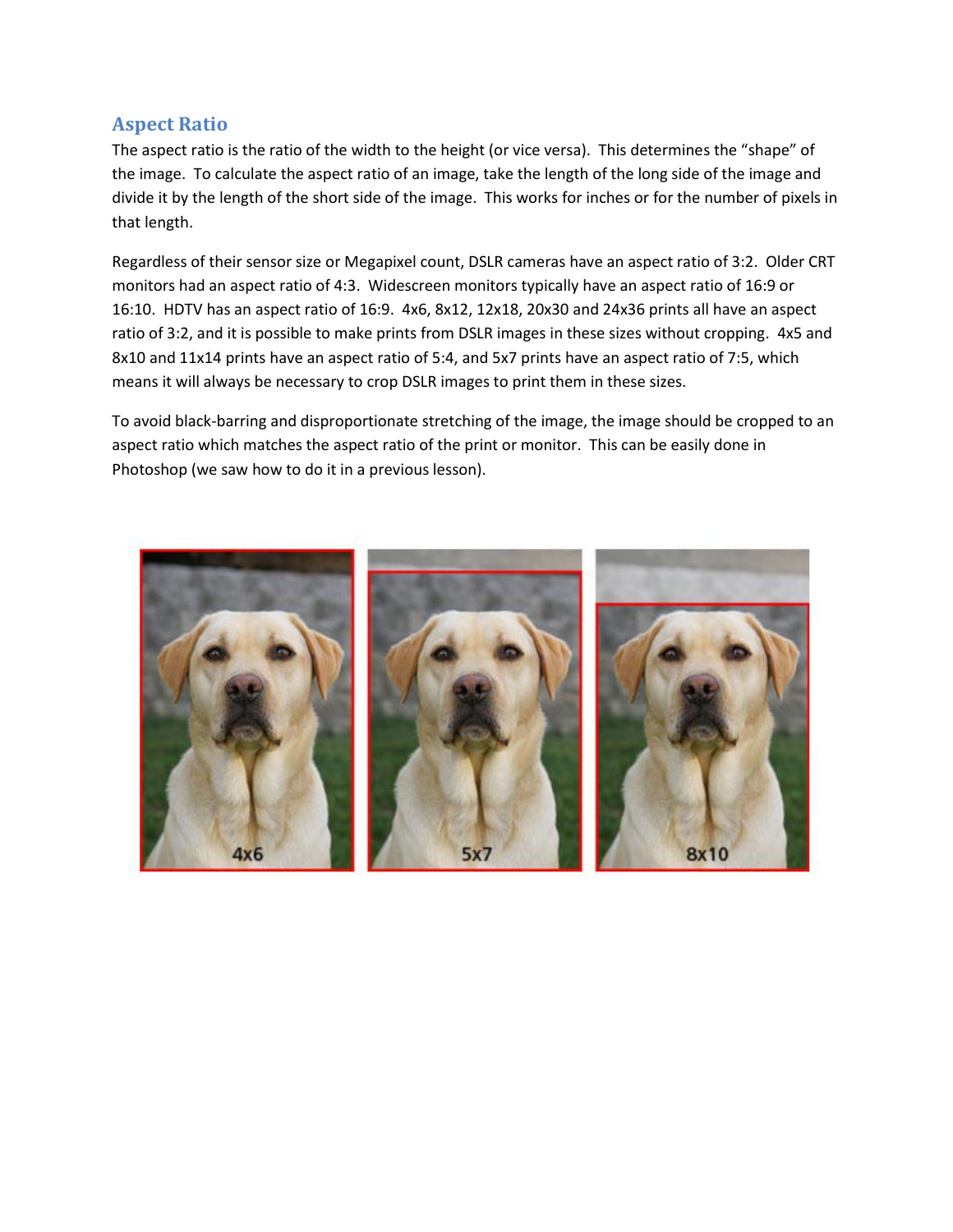# **Spatial Resolution (DPI / PPI)**

DPI, or Dots Per Inch, is a unit of spatial resolution commonly used to measure printer resolution. PPI, or Pixels Per Inch, is a unit of spatial resolution commonly used to measure camera and monitor resolution. It tells us how large each dot or pixel is. If there are 300 dots per inch, then each dot is 1/300" in size. A 55" HD television (1920 x 1080) has a spatial resolution of 53dpi, but a 20" HD monitor of the same resolution has a spatial resolution of 160dpi.

To calculate the PPI / DPI required for a quality print or viewing experience on a monitor, divide 3438 by the viewing distance. A 4x6 print viewed at 11" should have a DPI of 312 or higher. A bulletin board might only need a 10-20 dpi image.

Lenses also have a maximum spatial resolution, measured in Lines Per MilliMeter (LPMM). The size and resolution of the sensor in your camera determine the resolution of the lens needed. Smaller sensors and sensors with higher pixel count require better lenses with higher spatial resolution than larger and lower pixel count sensor cameras require.

## **Image Size**

The resolution specifies how many pixels the image contains, and the aspect ratio determines the shape of the image. If we add information about the spatial resolution, we can determine the physical size of the image. If an image is 8" x 12" in size, and has a resolution of 2400 x 3600 pixels, it has a spatial resolution (DPI) of 300DPI.

## **Viewing Distance**

An appropriate viewing distance for prints is about 1.5 times the diagonal of the print. A 4x6" print has a diagonal of 7.21", so an appropriate viewing distance is about 11".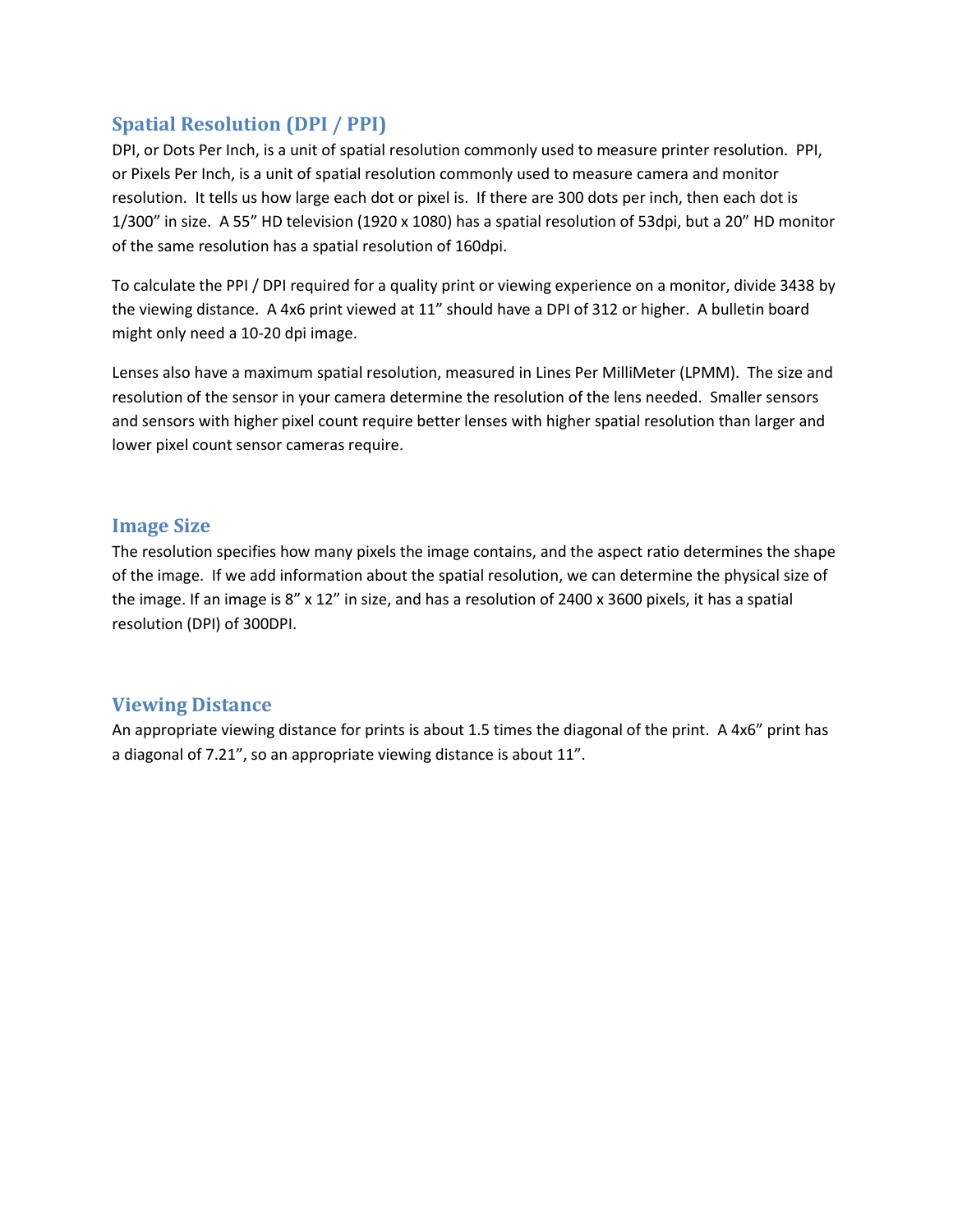# **Examples**

| <b>Print Size</b> | <b>Diagonal</b> | <b>Viewing Distance</b> | <b>PPI Required</b> | <b>Resolution</b> |
|-------------------|-----------------|-------------------------|---------------------|-------------------|
|                   |                 |                         |                     | <b>Required</b>   |
| $4 \times 6$      | 7.21''          | 11''                    | 313                 | 1252 x 1878       |
| 5x7               | 8.60''          | 13''                    | 264                 | 1320 x 1848       |
| $8 \times 10$     | 12.81"          | 19''                    | 181                 | 1448 x 1810       |
| $8 \times 12$     | 14.42"          | 22"                     | 156                 | 1248 x 1872       |
| $11 \times 14$    | 17.80"          | 27''                    | 127                 | 1397 x 1778       |
| 16 x 20           | 25.61"          | 38''                    | 90                  | 1440 x 1800       |
| 16 x 24           | 28.84"          | 43''                    | 80                  | 1280 x 1920       |
| $20 \times 30$    | 36.06"          | 54''                    | 64                  | 1280 x 1920       |
| 24 x 36           | 43.20"          | 64"                     | 53                  | 1272 x 1908       |
| $40 \times 60$    | 72.11"          | 108"                    | 32                  | 1280 x 1920       |

Here's a table that summarizes the info above for standard print sizes:

From the data, we can conclude:

- When it comes to obtaining quality prints, it's a combination of resolution and viewing distance that matters, not the DPI.
- High DPI is only really important in smaller prints. This means it's a good idea to print your smaller prints at a Pro lab that uses higher resolution technology.
- The required resolution is close to the same, regardless of the size of print being made.

### *Example 1*

What is the maximum camera resolution required to make a print in any size available? We see that the maximum horizontal resolution required is 1920 pixels, and the maximum vertical resolution is 1448 pixels. So the maximum size camera required is 2.76 Megapixels – if the print is viewed from an appropriate viewing distance. The only time that more Megapixels is better is if the print is to be viewed more closely than the recommended viewing distance, or if the original image is cropped.

### *Example 2*

We have an image with a resolution of 3600 x 2400 pixels. This also tells us the aspect ratio is 3:2, so without cropping, we can print as a 4x6, 8x12, 12x18, 20x30 or 24x36, all of which also have aspect ratios of 3:2. Since this is larger than the file sizes required for any of the prints listed in the table, we can print it as any size we desire.

### *Example 3*

I found an awesome image on Facebook that I want to print. I don't have the original file, but I was smart enough to show the image full-screen before I saved the pic, so I have a 2048 x 1366 pixel image.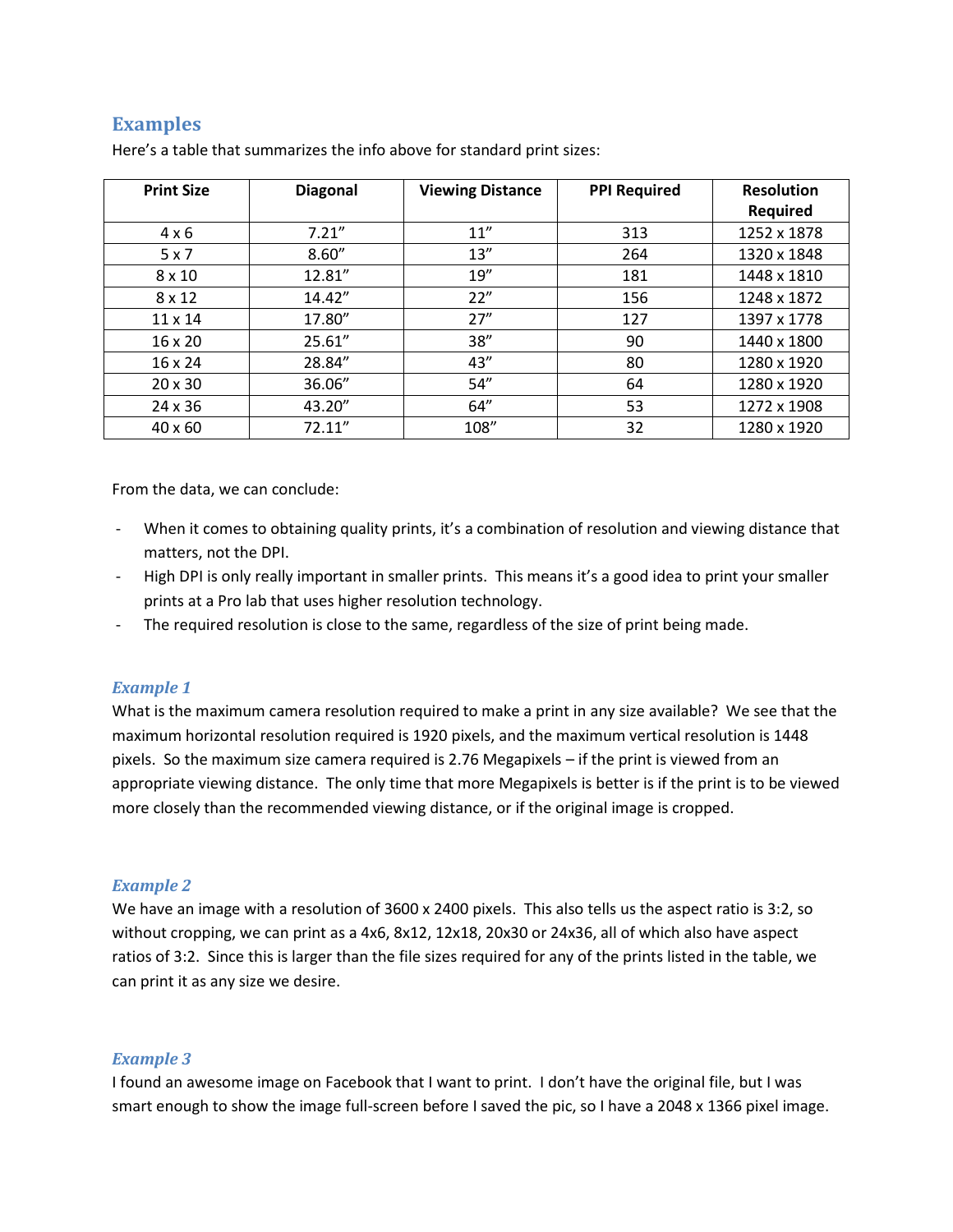I need to determine how large I can print the image. Again, from the data in the table, that image can be printed in almost any size desired.

### *Example 4*

I took a photo at a wedding. I was in a hurry and didn't properly frame the subject, so I was forced to crop the image. I'm left with an image that's only 2000 x 1340 pixels, but the client loves the image, and wants to make a 60" print (and I'll make a LOT of money on that print). We see from the table above that a 40 x 60 print should be viewed at a distance of at least 9ft, and can be printed with files of the size we have available. Additional pixels would help the image appear sharper when viewed from a distance closer than 9ft, but aren't necessary to get a print that looks great when viewed from the optimal viewing distance.

### *Example 5*

My images are all 3:2 aspect ratio, but the client wants an 8x10 to fit her favorite frame. Again, we have to compromise.

- We can select to crop the image, but that means we lose 16.7% of the image somewhere along the long side.
- We have other options, like white/black-barring the print. This means creating an 8x10 image, with black or white bars at the top and bottom of the image.
- We can use a matt, which means that a much smaller print like a 4x6 or 6x9 is used in conjunction with a matt to fit the size of the frame.
- My preference is to print the image as 8x12, and let the user decide which part of my masterpiece to discard. We can also take that 8x12, add a 2" matt, and

You can purchase replacement viewfinder screens with markings for 8x10 cropping, so that you can create images in-camera which lend themselves to 8x10 cropping. If you shoot a lot of stuff which gets printed as 8x10, like school or sports photos, that might be a good investment.

#### *Example 6*

I want to print an image that I know will be viewed at a distance less than the minimum recommended viewing distance. I plan to print an 8 x 12 print at the maximum resolution of the printer, 300 DPI. How closely will I be able to view the image and still have it appear normally?

We see that an image resolution of 2400 x 3600 will be required to print the image. From the table, we see that 300DPI images are best viewed at a distance of 11 inches. This holds even though the print is larger than 4x6, however our print will only be viewable from that distance if the file we submit is at least 3600 x 2400.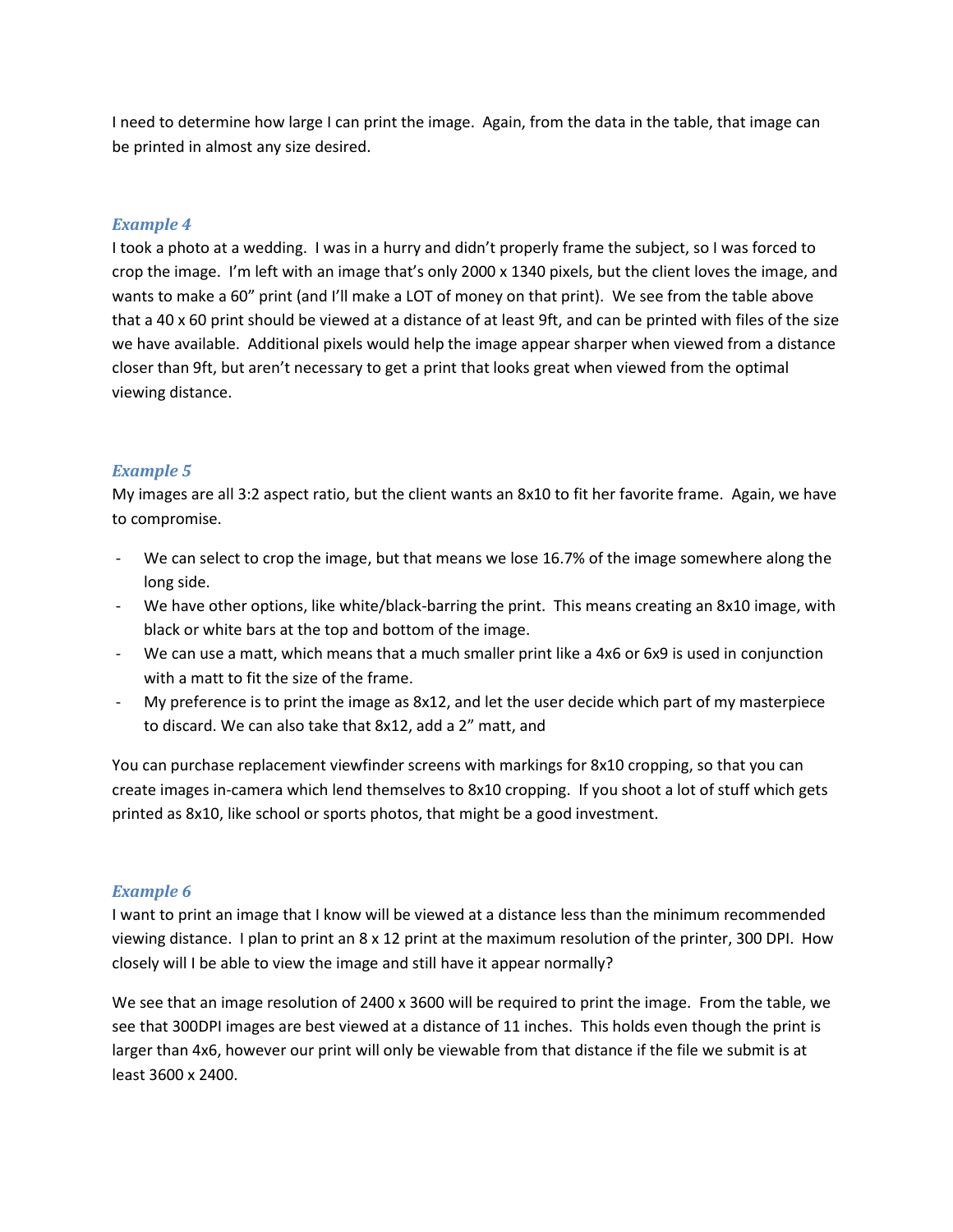# **Optimal Resolution for Various Media**

# **Printing**

## **Inkjet**

Low quality labs such as Walmart, Walgreens and Snapfish use (surprise) low-quality inkjet technology. Snapfish has a minimum image size of 90 pixels per inch. This means that for a 4x6 print, you need to send them at least a 360 x 540 pixel image. Since 90dpi is the effective resolution of their printers, the output images will have a resolution of less than 1/3 that of a light jet printer.

Some photographers use high-quality inkjet printers (the Epson Stylus 4900 is one such printer) to reduce costs and to achieve more control of the final output than is possible with a lab print.

### **Lightjet Photo Printers**

These are the printers used by Pro Photo Labs such as Diversified in St Louis (divlab.com). They use a laser to paint the image onto color print film at very high resolution, then develop the print like a normal photograph. For optimal results, Diversified expects Level 10 compression JPG files at 304.8dpi. This means for a 4x6 image, you need to send them a file that's at least 1200 x 1800 pixels in size, and for an 8x12 image, you need to send them a file that's 2400 x 3600 pixels in size. We intentionally use a larger image than is shown in the resolution table so that the images look great even when viewed more closely than the optimal viewing distance. If you're making large prints (ones that would require a higher pixel count than your camera can provide), pro labs will use software to increase the resolution of the image so that it has enough pixels to print large images at 304.8dpi.

# **Facebook**

### **Profile Pic**

The profile pic is displayed as 160 x 160 pixels, but the uploaded image must be at least 180x180 pixels. It's possible to click the profile pic to see a larger version, so you might want it to be larger than 180 pixels (like 960 or 2048 pixels on the longest dimension).

### **Wall Photos**

The wall photo is displayed as 403 pixels wide, but the uploaded image must be at least 480 x 480 pixels, and 960 pixels wide is ideal.

### **Photo Viewer**

If you click on a wall photo or album, the photo will be opened in Photo Viewer. The image will be displayed with a maximum of 960 pixels on the longest side. The maximum size for Photo Viewer images is 2048 x 2048 pixels. If you attempt to upload a larger image, it will be resized by Facebook. If you save the image while in Photo Viewer, you'll get the 960 x 640 version.